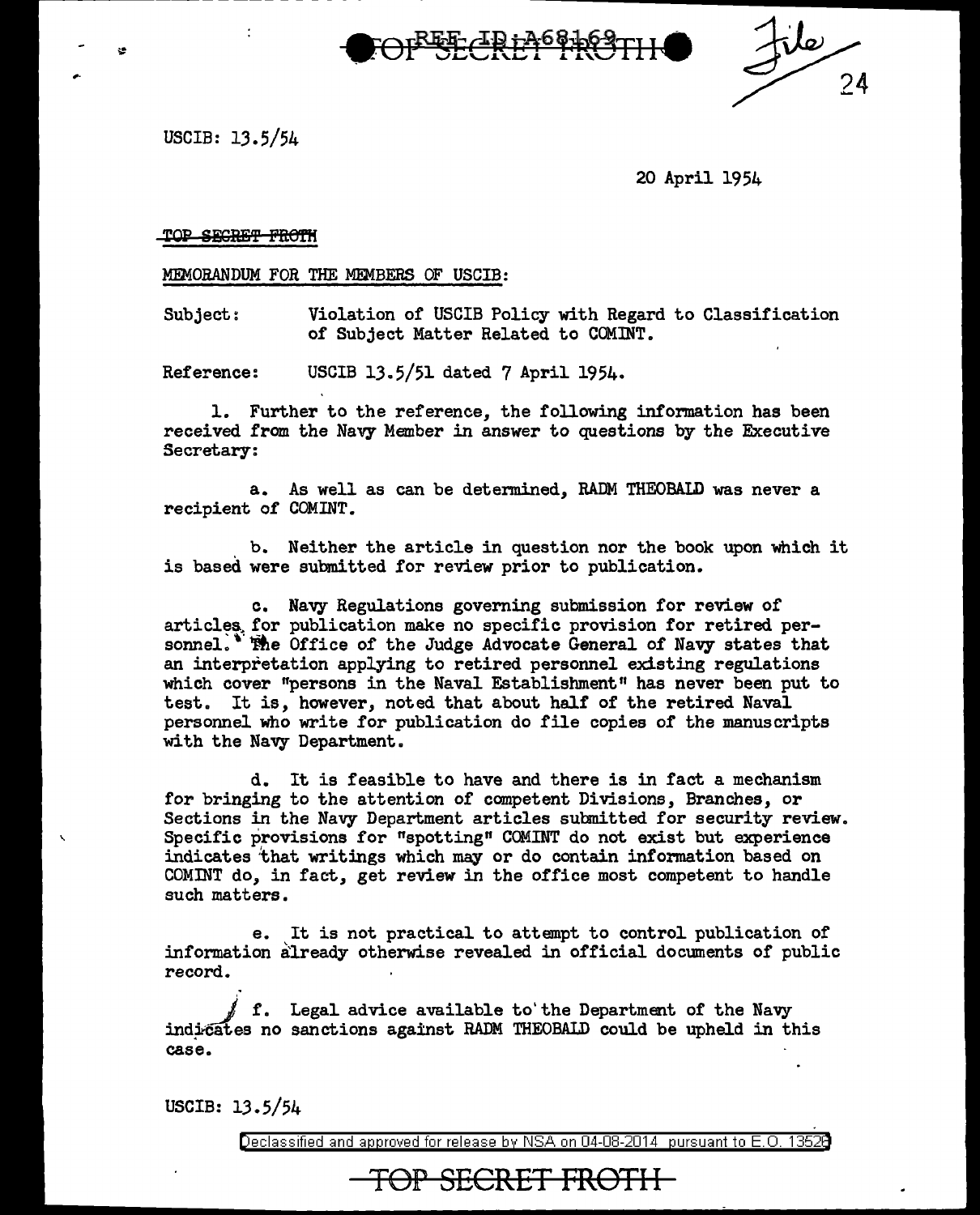

USCIB: 13.5/54

;.•

20 April 1954

## <del>TOP SECRET FROTH</del>

Subject: Violation of USCIB Policy with Regard to Classification of Subject Matter Related to COMINT.

2. In response to questions concerning the current use of the "Purple" Machine, the NSA Member has submitted the following information:

"1. Key generated by the 'Purple Machine' still is being used on major lanes, including Tokyo to Brussels, The Hague, and New York. This key also is currently used in circular messages. It is not possible to state categorically that the machine still is used to generate key. The possibility exists that this is not the case and that the Japanese are using key previously generated by the device.

<sup>11</sup>2. If the Japanese were sensitive about the use of the •Purple Machine', it is believed they would not have made use of the device again after the information made generally available as a result of Congressional investigations into Pearl Harbor.

113. Current traffic so far has not revealed any Japanese reaction to the 2 April issue of 'U. S. News and World Report', but a close watch is being kept to note any indication of concern by the Japanese. Should any reaction be reflected, you will be advised promptly.

<sup>11</sup>4. In addition to the possibility of a COMINT compromise, it is noted that the article in question also makes reference to wartime US-UK CCMINT collaboration, citing the US grant of a 'Purple Machine' to the United Kingdom."

3. In view of the above it is recommended that:

a. No action directed against author or publisher be considered in this case.

b. The current effort of the Security Committee towards revision of USCIB policy on the classification of subject matter related to COMINT include suitable statements removing classification requirements from information revealed as a result of official action such as the Pearl Harbor Investigation and instead provide for the following:

(1) That each USCIB member department and agency take all feasible administrative action to require that public utterances which do

USCIB:  $13.5/54$  - 2 -

TOP SECRET FROTH